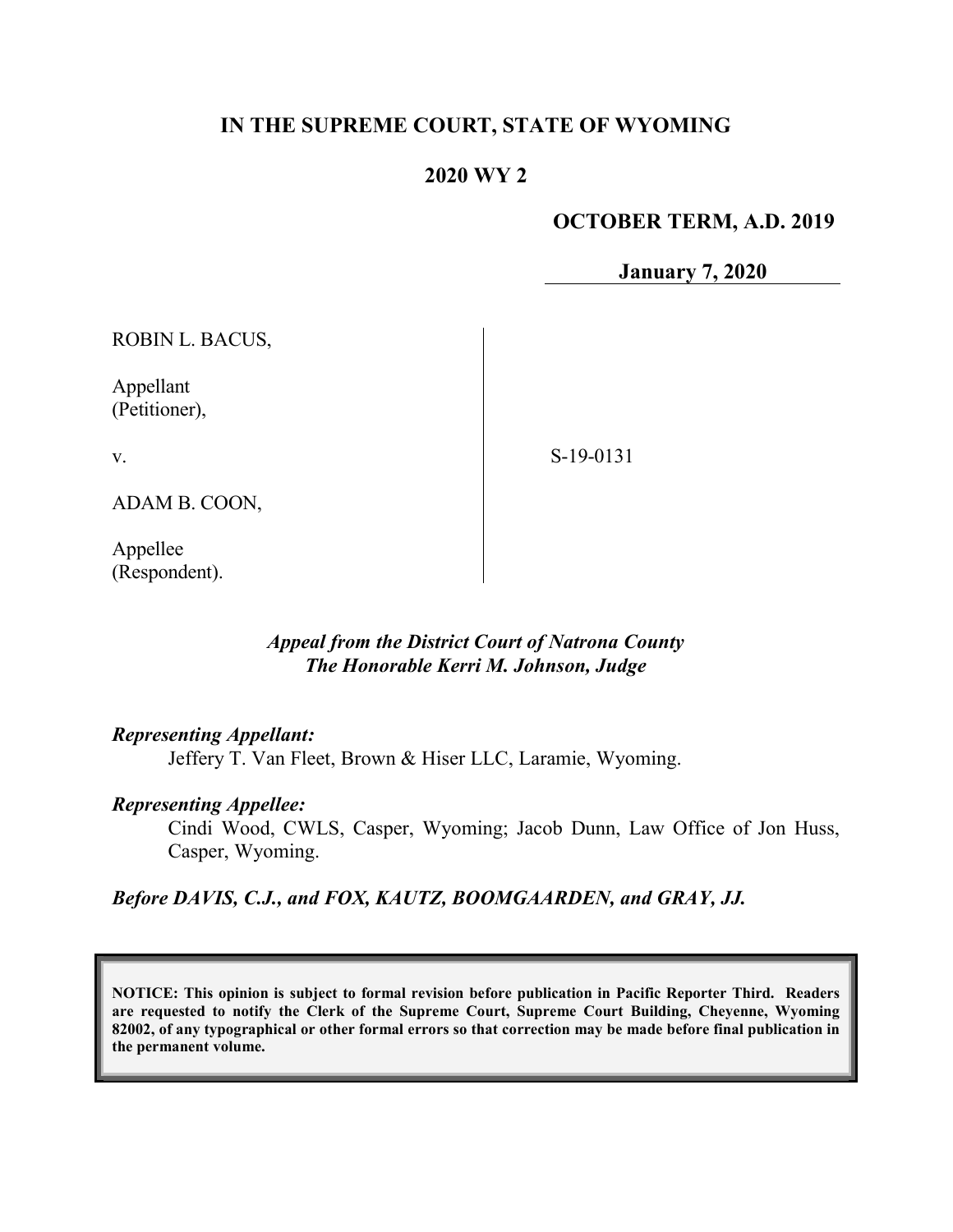#### GRAY, Justice.

 $\overline{a}$ 

[¶1] Robin Bacus (Mother) appeals the district court's Order Modifying Custody, Support and Visitation awarding primary physical custody of the minor child to Adam Coon (Father). After Mother's attorney was suspended from the practice of law, the district court denied three separate pro se motions for continuance of trial. We affirm.

#### ISSUE

[¶2] Did the district court abuse its discretion in denying a continuance of trial?

### **FACTS**

[¶3] Mother and Father have one child. In 2010, they negotiated an agreement for custody, visitation and support which was incorporated into an Order for Paternity, Custody, Visitation, and Child Support (Order) dated February 9, 2010. Mother was awarded primary physical custody subject to visitation by Father. Father was ordered to pay child support. This Order controlled until 2018 when Mother petitioned for a modification of support, and Father filed a counter-petition for a modification of custody and visitation. On November 27, 2018, the district court issued a Notice of Setting apprising the parties that trial was set for March 7, 2019. No other pleadings or filings were made until February 5, 2019.

[¶4] In a separate proceeding, Mother's attorney was suspended from practicing law effective December 14, 2018. Bd. of Prof'l Responsibility, Wyoming State Bar v. Crawford-Fink, 2018 WY 130, 430 P.3d 323 (Wyo. 2018). While it is not clear from the record exactly when Mother was made aware of her attorney's suspension, we take note of an affidavit by Mother's attorney filed with this Court, attesting that notice of the suspension was given to Mother by certified mail on January  $15, 2019$ .<sup>1</sup>

[¶5] In the matter at hand, Father filed his exhibit and witness list pursuant to W.R.C.P. 26(a)(3) on February 5, 2019. Then, on February 19, Mother filed a pro se motion for continuance—citing as grounds for her motion her attorney's suspension and the unavailability of substitute counsel for the March 7, 2019 trial date. This motion for continuance was set for hearing on March 1, 2019. Mother failed to attend the March 1 hearing. On March 4, she filed a second pro se motion for continuance explaining that she missed the hearing because she had confused the date. By annotation on the face of the second motion, the district court wrote that Mother had failed to appear at the March

<sup>&</sup>lt;sup>1</sup> A court may "take judicial notice of its own records in the case before it or in a case closely related to it." Hultgren v. State, 2011 WY 139, ¶ 6, 261 P.3d 753, 754 n.1 (Wyo. 2011) (quoting State in Interest of C, 638 P.2d 165, 172 n.10 (Wyo. 1981)); Wayt v. State, 912 P.2d 1106, 1109 (Wyo. 1996).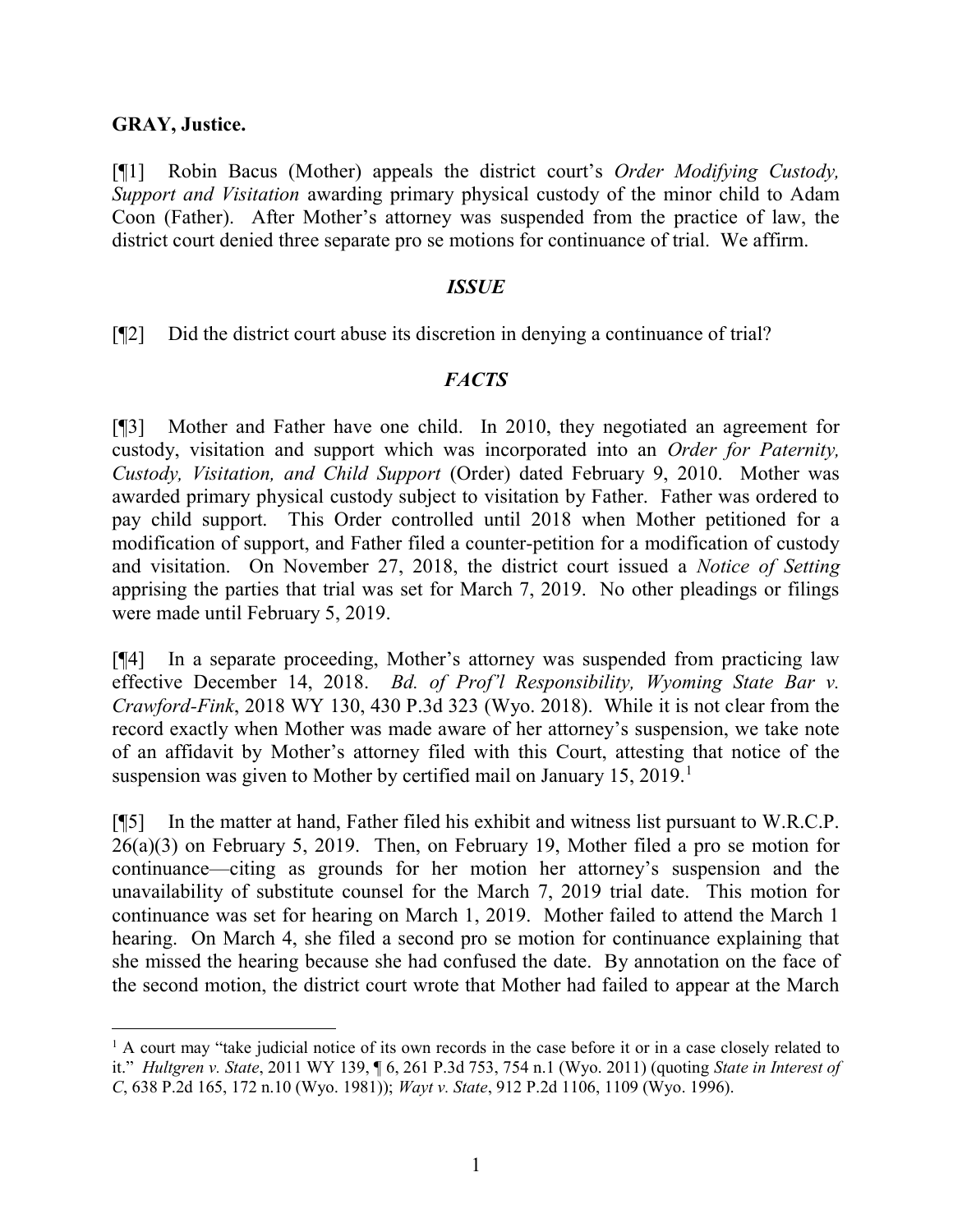1 hearing and that the continuance was denied. Mother made a third motion for continuance at the March 7, 2019 trial, which the district court also denied.

[¶6] Following trial, the district court found a material change of circumstances and awarded Father primary physical custody of the child subject to visitation by Mother.

## **DISCUSSION**

[¶7] Mother claims the district court abused its discretion when it denied her a continuance. Rule 201 of the Uniform Rules for District Courts of the State of Wyoming provides "Continuances will be granted only for good cause shown in writing." See also Wyo. Stat. Ann. § 1-9-102 (LexisNexis 2019) ("Any court, for good cause shown[,] may continue any action at any stage of the proceedings at the cost of the applicant, to be paid as the court shall direct."). This Court reviews district court decisions to grant or deny continuances for abuse of discretion:

> The trial court has broad discretion in granting or denying a motion for continuance, and absent a manifest abuse of discretion, the reviewing court will not disturb such a ruling. To find an abuse of discretion, the refusal must be so arbitrary as to deny appellant due process, and the burden rests upon appellant to prove actual prejudice and a violation of his rights. Upon review, we look at the peculiar circumstances of the case and the reasons presented to the trial judge at the time of the request.

Wunsch v. Pickering, 2008 WY 131, ¶ 15, 195 P.3d 1032, 1039 (Wyo. 2008) (quoting Richard v. Richard, 2007 WY 180, ¶ 6, 170 P.3d 612, 614 (Wyo. 2007)).

[¶8] "[I]n civil cases, withdrawal of counsel does not always provide grounds for the granting of a continuance." Byrd v. Mahaffey, 2003 WY 137,  $\P$  6, 78 P.3d 671, 673 (Wyo. 2003) (citations omitted). Even if a party requests a continuance based on the withdrawal of counsel, "[a] party moving for a continuance must show good cause for doing so." Shanor v. Eng'g, Inc. of Wyoming, 705 P.2d 858, 861 (Wyo. 1985). See also Cates v. Eddy, 669 P.2d 912, 916 (Wyo. 1983) (upholding denial of continuance and citing factors of fault of movant as well as length of time the matter had been before trial court when trial had been pending for one year).

[¶9] The record of the proceedings illustrates the peculiar circumstances of this case. See Wunsch, ¶ 15, 195 P.3d at 1039. The parties were notified of the trial date in November 2018. Mother was notified of her attorney's suspension by certified letter